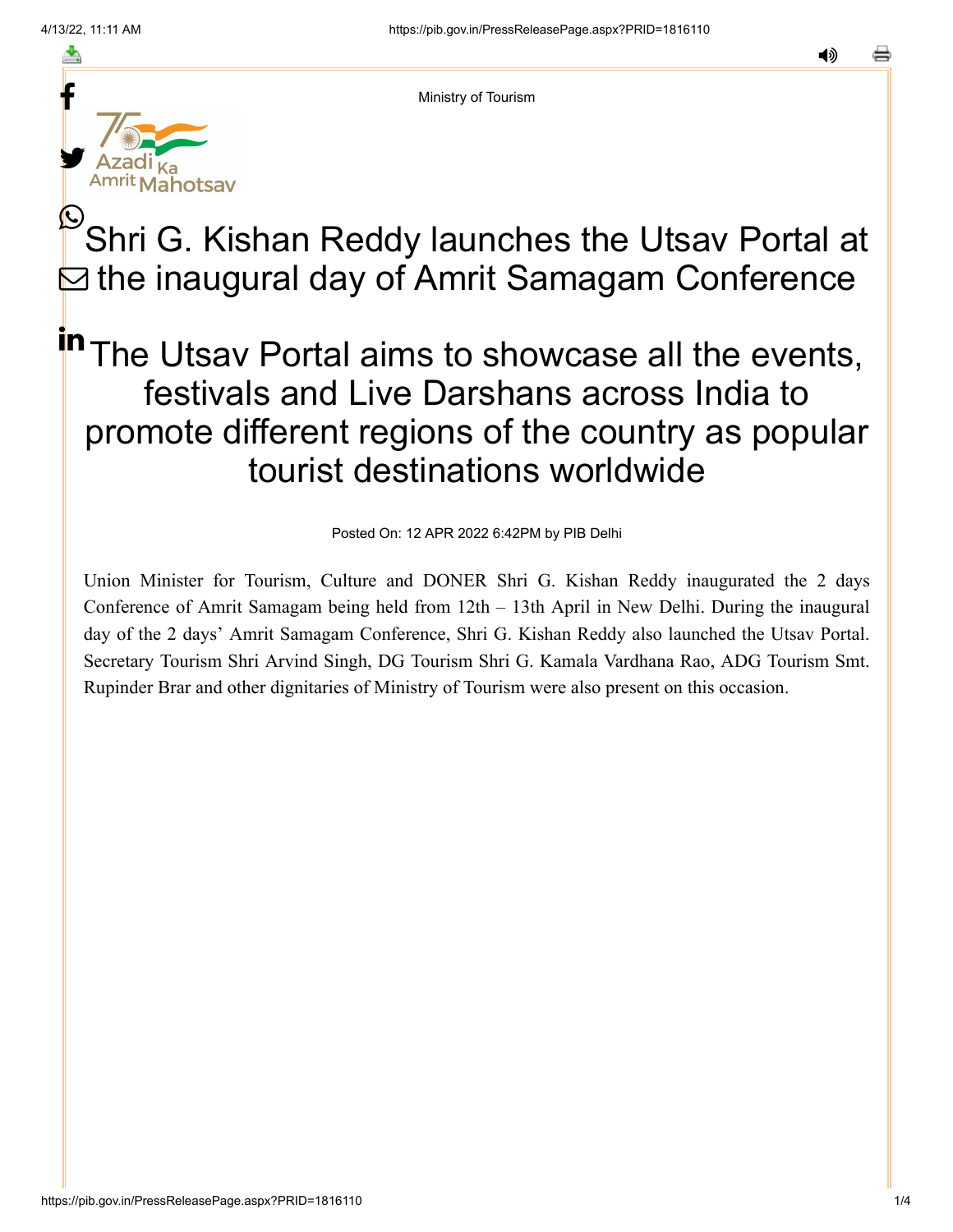



The Utsav Portal website, a digital initiative launched by the Ministry of Tourism, aims to showcase all the events, festivals and live darshans across India to promote different regions of the country as popular tourist destinations worldwide. The objective is to showcase various elements, dates and details of the events and festivals of India on a global platform and increase tourism awareness, attractions, and opportunities by providing tourists with contextual digital experiences in the form of visually appealing photographs and stills from the events. Additionally, the objective is also to let the devotees and travelers experience and view the sights of some of the well-known religious divine shrines in India in the form of Live Darshan.

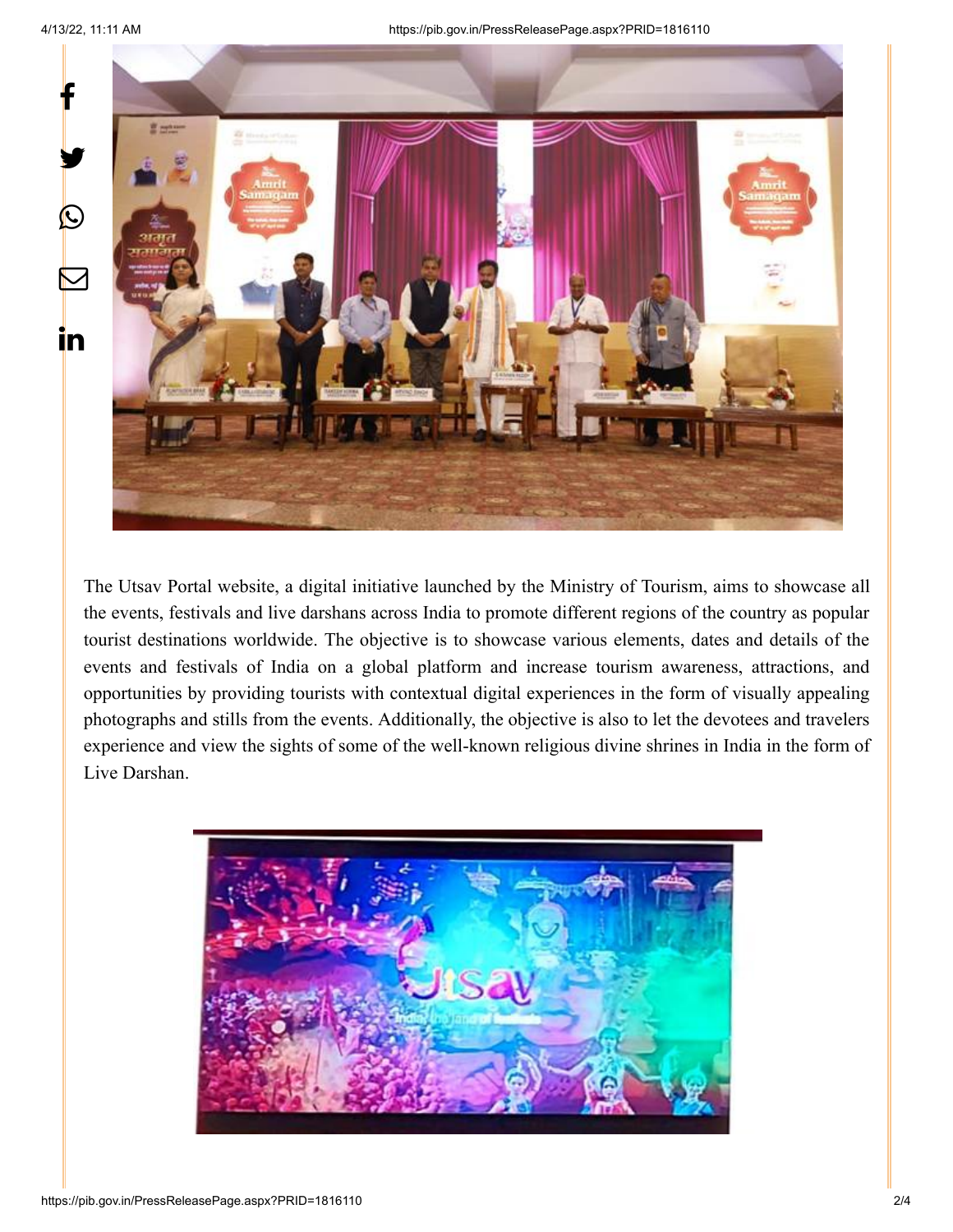The Utsav portal will also have the official social media links, official websites, brochures, contact details of the organizing committee and the details of how to reach the destination through the air, rail and roadways conveniently, thus establishing a better contact with the tourists and aiding the visitors in planning their trip to these destinations. f

The immersive experience-based content is provisioned on the website under various categories like Art & Culture, Spiritual, Music, Seasonal, Culinary, Dance, Sports & Adventure, Harvest and Expo &  $\mathbb{C}_{\text{Exhibitions. There is a section that lists the major festival schedules}$  selebrated in India to ensure that international and domestic travelers can plan their trips for these festivals well in advance. The website aims at showcasing the beauty of India, the land of festivals, in a global arena by aiding travelers with compelling, relevant, and contextualized digital experiences enhancing tourism awareness, attraction and **in** multiplying the travelling opportunities. The website now comprises a plethora of information on more than 80 events, festivals and live darshans from 28 States and 9 UTs along with detailed attractions. The website will be dynamic and constantly evolving with additional new information about all the upcoming events, festivals, and exhibitions, periodically. У.

The Ministry had also released a digital Calendar on the theme of dedicated tourist sites on AKAM on the occasion of National Tourism Day on 25th January.

During the Conference, Additional Director General, Ms Rupinder Brar, while highlighting the events which have been undertaken by the Ministry of Tourism under Azadi ka Amrut Mahotsav, also stated that a convergence of activities with the State Governments and Union Territories was necessary to create an impactful and wider outreach for spreading the core message of Azadi ka Amrut Mahotsav. The Ministry of Tourism showcased all activities done across India under AKAM since 12th March 2021. It also shared the proposed 75 locations across India where events shall be held in the coming months. The thrust will be on Jan Bhagidari. The State Governments have also been urged to select their own 75 locations in addition to the Ministry `s India  $\omega$  75.

In order to augment the infrastructure development, the Ministry has sanctioned 03 projects during 2021- 22 for a total amount of Rs 112.25 crore, with the objective of integrated development of identified pilgrimage and heritage destinations, under the PRASHAD Scheme. The thrust of the Ministry shall be to provide basic amenities at many more religious places so that pilgrims are benefited. This will allow many more locations to be covered.

The Ministry has also recently revamped its Swadesh Darshan Scheme as Swadesh Darshan 2.0. Under the revamped Scheme, destination and tourist centric approach is envisaged in order to develop responsible and sustainable destinations.

In order to mark the celebration of International Day of Yoga 2022, a list of 75 locations have been shared with the State Governments. The inclusion of students from schools / colleges / Universities / Institutes in the overall celebrations would the highlight to ensure maximum participation.

During the event, Additional Secretary, Shri Rakesh Verma, also presented the draft National Tourism Policy, which focuses on digital interventions and development of sustainable and Green Tourism practices.